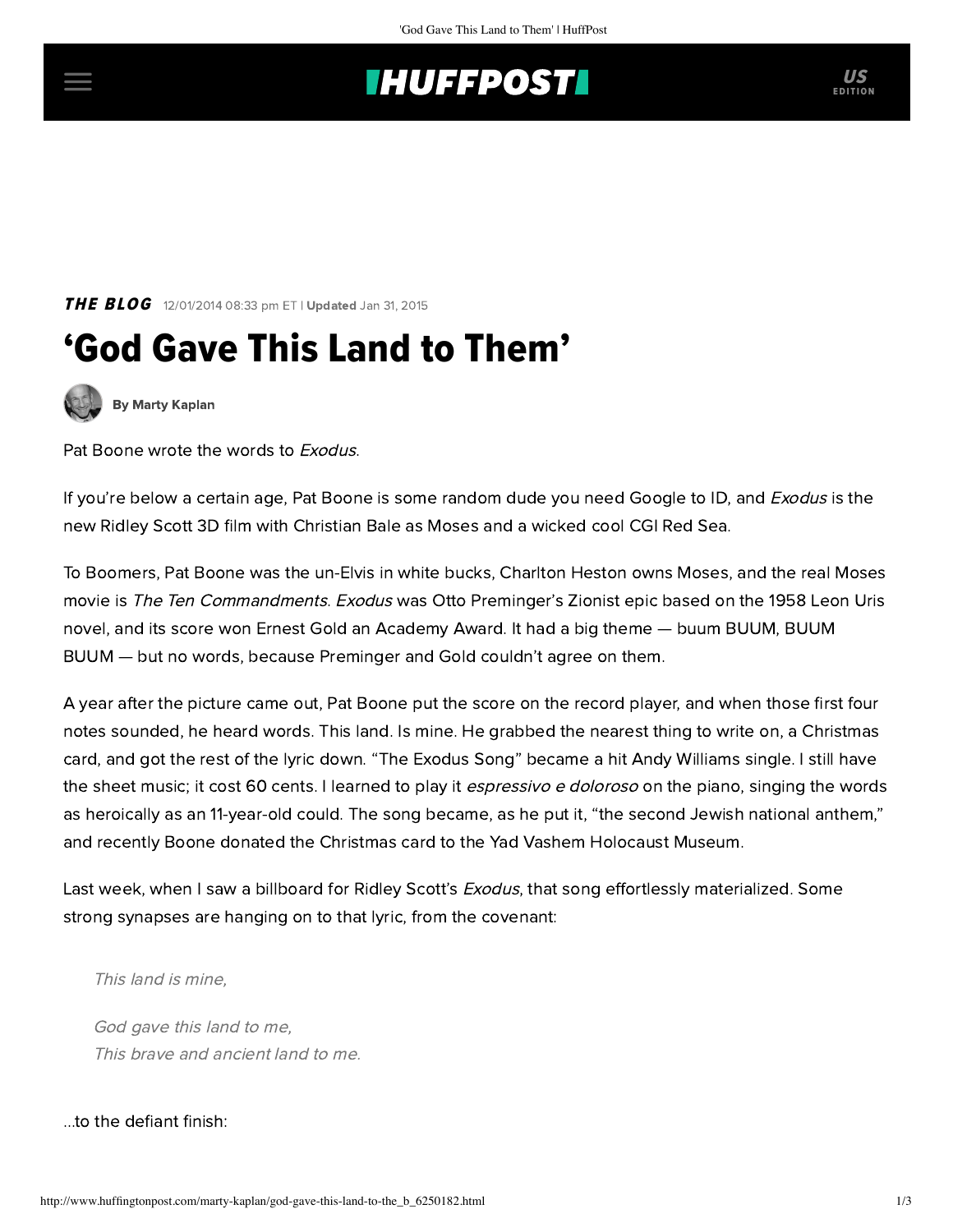To make this land our home,

If I must fight,

I'll fight to make this land our own. Until I die — this land is mine!

Today, some people embrace the literal meaning of "The Exodus Song." There are plenty of places in scripture where God gives land to the Jews, and if Holy Writ says so, that's as clean as a deed of title can be. But there's more to the real estate story than that. [Nina Paley's 2012 animation](http://blog.ninapaley.com/2012/10/01/this-land-is-mine/) of Andy Williams' pipes shows a succession of conquering Canaanites, Egyptians, Assyrians, Jews, Babylonians, Macedonians, Seleucids, Romans, Caliphs, Crusaders, Mamluks, Ottomans, Palestinians and others who also said this land is theirs, and also in the name of God, gods, divine rulers, divine prophets and holy texts.

[Eleven years old is the same age as the British actor Isaac Andrew, whom Ridley Scott has stunt-cast as](http://www.nytimes.com/2014/11/29/movies/exodus-gods-and-kings-portrays-the-deity-as-a-boy.html?_r=0) God in his *Exodus*. When I learned "The Exodus Song," when I sang, "God gave this land to me," I knew whom "God" and "me" referred to, and I knew that "gave" meant "gave." This was still several years before I got an inkling of the carnage cultivated over the millennia by one righteous God or another; before I understood that there was such a thing as the history of colonialism and imperialism, which is about political and economic domination; before I learned how often indigenous peoples have discovered that they've been discovered, and their land is not their ancestors' or theirs or their children's anymore.

This was also before the events depicted by Uris and screenwriter Dalton Trumbo, like every other narrative of Zionism I grew up on, was contested by a generation and more of Israeli historians, journalists, military leaders, political figures and artists. This openness to historical reality doesn't diminish the idealism and right to self-determination of that nation's founders, doesn't mitigate the horror of the Holocaust that impelled its establishment, doesn't accept the tragic spiral of terror and counterterror visited on its inhabitants. But it does make it harder to hold fast to origin stories in which right always battles wrong and never battles right.

"God gave this land to them" is a sentiment I don't think I've ever encountered in history, let alone in song. Historical revisionism doesn't displace one god with another. It replaces divine narratives with secular ones that are less flattering and less thrilling. It's uncomfortable to think about [Thanksgiving's origin](http://www.huffingtonpost.com/richard-greener/the-true-story-of-thanksg_b_788436.html) in gratitude to a Christian God for enabling the massacre of Native Americans who worshiped heathen spirits and inconveniently preceded the colonists. It's dispiriting that America's conquest of its continent, and beyond, was widely believed to fulfill the [manifest destiny](http://nationalhumanitiescenter.org/tserve/nineteen/nkeyinfo/mandestiny.htm) allotted to white people by Providence. It may be a heretical thought, but the founding of modern Israel had more to do with mortal men and women than with the coming of Moshiach or the second coming of Christ.

Earlier this year, Pat Boone [predicted](http://radio.foxnews.com/2014/06/23/pat-boones-bombshell-about-barack-obama/) that President Obama's birth certificate will be revealed as a forgery. In a new poll, 49 percent of Americans [say](http://www.thedailybeast.com/articles/2014/11/28/extreme-weather-blame-the-end-times.html) that recent natural disasters are signs we're living in the End Times. People believe stories, whether they're true or not. They have undeniable explanatory appeal. "The